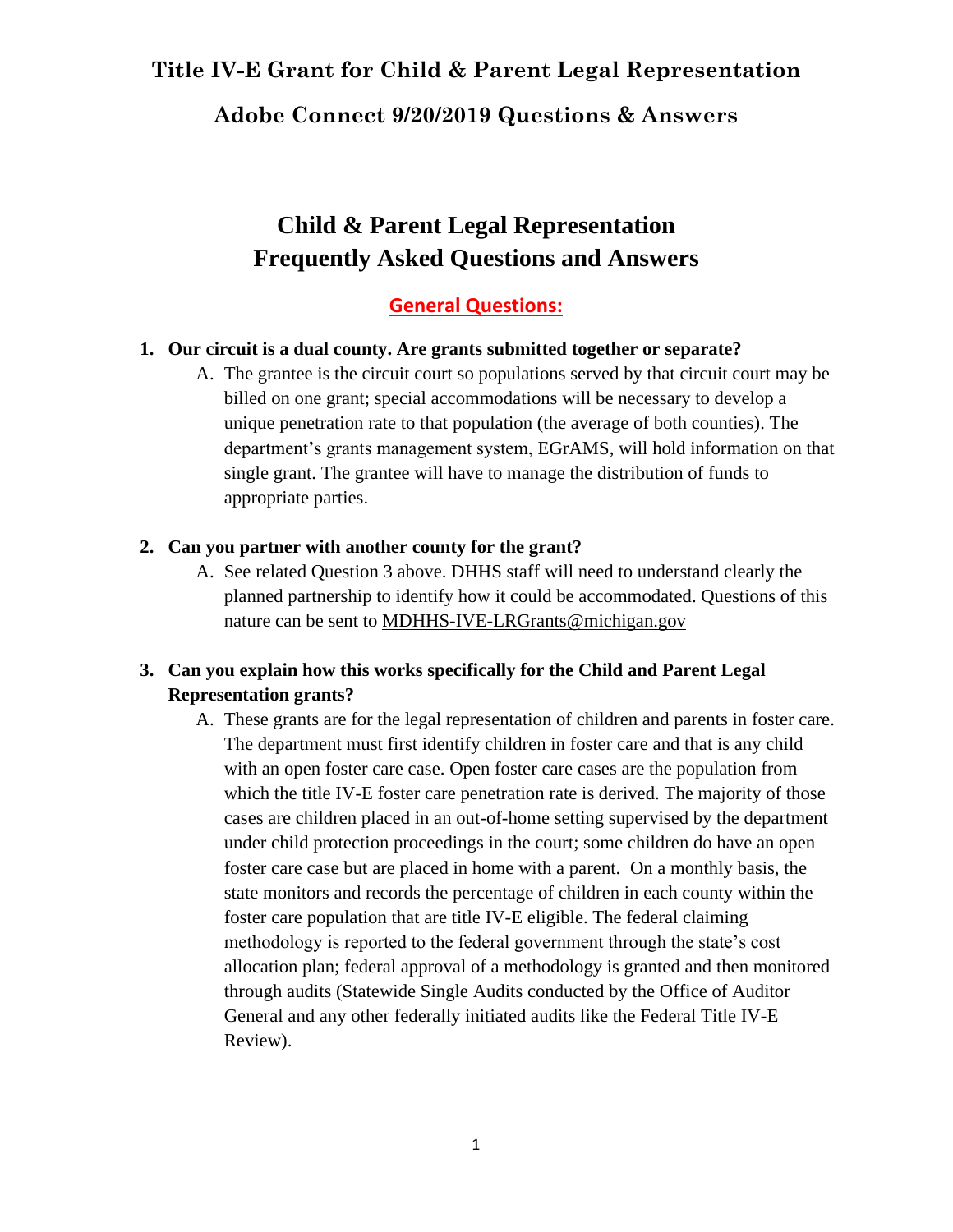**Adobe Connect 9/20/2019 Questions & Answers**

- **4. How do we verify the costs are associated with a child in foster care? If our attorneys are appointed at the first hearing, they do represent children and parents who are not in foster care?**
	- A. The attorney costs become eligible for foster care under this specific grant when at least one child is removed/placed into an out-of-home foster care setting and opened as a foster care case by the department. Costs for the legal representation of those eligible foster care cases prior to removal (preliminary hearing) will become eligible when the child enters the foster care population. That is generally visible when you see a foster care case opening/assignment and a title IV-E eligibility determination completed for that case. How the court verifies the costs are associated to a child in foster care is up to the court; regardless of the method, the court will need to ensure a plan to substantiate costs billed to this grant if audited.

### **5. Do children have to be in foster care in order to include their attorney's fees? What if it is a case where intensive services are provided to try to avoid removal?**

- A. See Question above. Here are two examples that may help clarify:
	- i. Two children are petitioned by CPS and at the preliminary hearing one of the two children is placed in out of home care by court order but the other child is under jurisdiction but allowed to be placed at home. Both children are brought into the foster care population (open FC case management) so regardless of the outcome of each child's fund source determination, legal representation costs for both children and their parents are eligible for the CPLR grant.
	- ii. Two children are petitioned by CPS and at the preliminary hearing but neither child is placed out of home, thereby not coming into the foster care population. None of the legal representation costs for the children or parents is eligible for the CPLR grant.

### **6. Do grant funds reimburse us for a portion of our current payments, or are the funds to be paid out in addition to what we currently pay?**

A. The courts will continue to pay the attorney/legal representation costs as usual and will receive a monthly reimbursement based on what the court actually paid in eligible legal representation costs. The money that the court is reimbursed must be spent to improve legal representation in child protective proceedings, as stated in the court's intent to apply document. Example: In FY 2018 the court spent \$100,000 on eligible attorney costs. In FY 2020 the court will spend \$101,000. The maintenance of effort requirement has been satisfied by spending at least what was spent in FY 18. The court is provided its county-specific penetration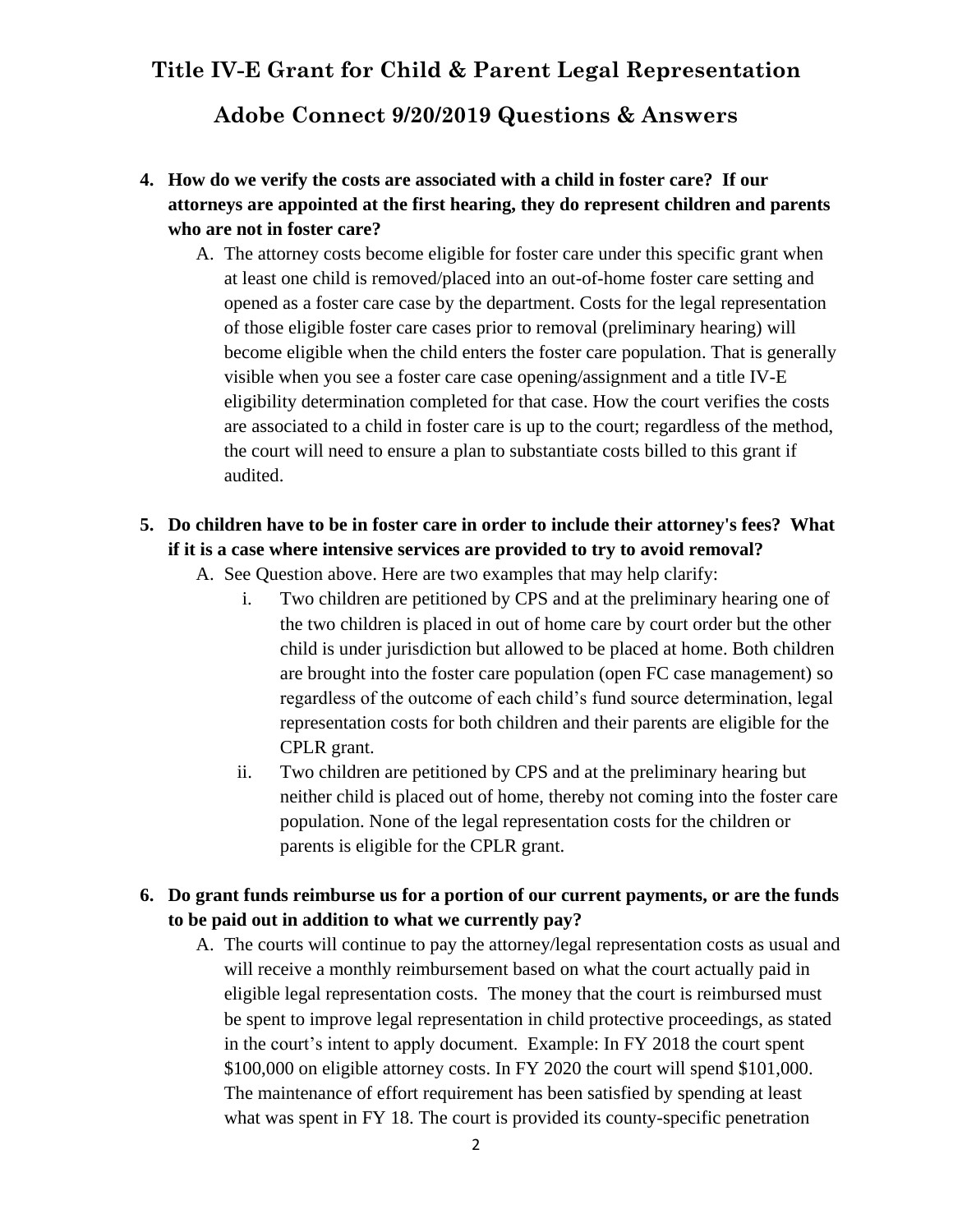## **Adobe Connect 9/20/2019 Questions & Answers**

rate to be applied for each month; in this example the penetration rate is an average of 50% so for FY 2020, the court will receive \$25,250 in grant reimbursement (\$101,000 x 50% penetration rate x 50% admin claim).

- **7. I'm unclear about what will be required monthly in order to get reimbursed? We currently get vouchers submitted by attorneys in order to get paid - do we need to consolidate all of the vouchers in your format?** 
	- A. The court must submit to the department the Monthly Billing Log. The department does not require the submission of individual bills/vouchers from the contractors providing the eligible legal representation services however the court will be responsible to substantiate the Monthly Billing Log if audited.
- **8. Do the grant funds flow through the local funder (i.e. the County) or do the grant funds go directly to the Court for payment to the attorney group or attorney? DHHS? I'm not familiar with EGrAMS – can a court be on it or would it have to be the county??**
	- A. The Court is expected to be the grantee. In the event there are special circumstances that require the County to be the grantee for these services, please inquire with the department at [MDHHS-IVE-LRGrants@michigan.gov](mailto:MDHHS-IVE-LRGrants@michigan.gov) to discuss any needed accommodations.
- **9. Would this apply to appeals contracts where the work is specific to parent representation in abuse/neglect proceedings?** 
	- A. Appeal work is eligible when it is for a child that was a child in a foster care case. The goal is to offer consistent quality legal representation for children and their parents.

### **10. How long is the grant period?**

A. The grant period will be October 1 – September 30 each year.

#### **11. Is it for all cases involving foster care, or only IV-E foster care cases?**

A. The IV-E grant applies only to IV-E eligible cases. However, the court does not need to track the cases by their funding source; rather, the department's claiming methodology will appropriately capture eligible IV-E cases. For example, if 10 out of 20 of cases are title IV-E eligible, courts will not provide a bill only for the 10 IV-E eligible cases. Rather, the billing log will indicate the total amount spent on legal representation for all 20 foster care cases, and the applied IV-E penetration rate will appropriately address how much of the population is eligible for claims.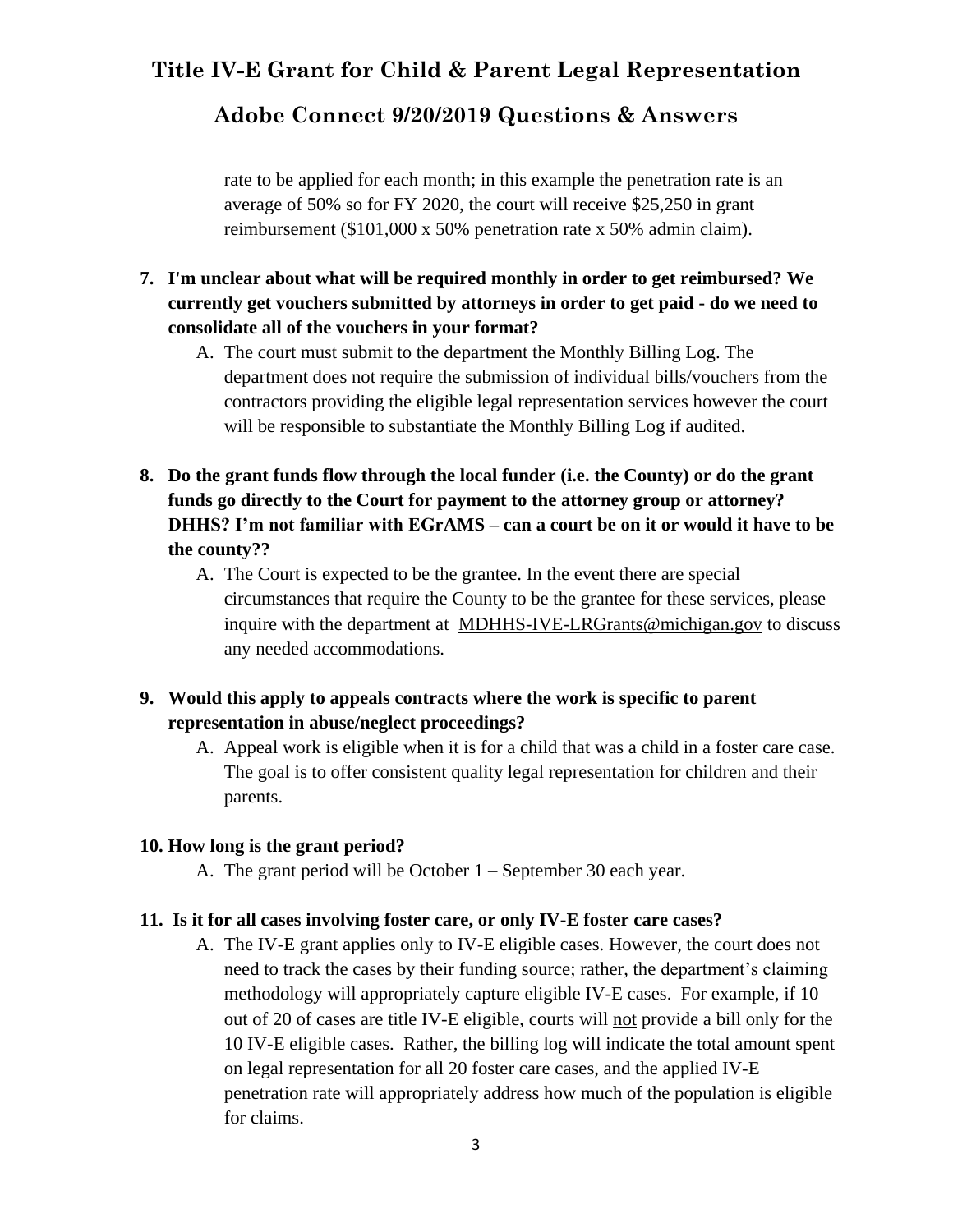## **Adobe Connect 9/20/2019 Questions & Answers**

- **12. And this can be used for BOTH child and parent's attorneys for those foster case related correct?** 
	- A. Correct.
- **13. To clarify - we send in a monthly amount of actual costs and receive money back according to the DHHS formula. That money received back can be used for what we determine will improve legal representation.** 
	- A. Yes, according to the court's submitted grant application form that indicates the court's plan to improve legal representation.

#### **14. What happens if our spending happens to fall below 2018 spending?**

A. In the event spending appears to be trending down during the course of the year, the department is more than willing to work directly with that court to resolve the issue.

#### **15. What is your FID?**

A. FID is your federal tax identification number.

#### **16. What is DUNS?**

- A. Digital Universal Numbering System, this number is obtained through Duns and Bradstreet (if you do not already have one). Your financial office or whoever handles your accounting or your grant manager (if you have one) can assist you with providing your existing DUNS number or with obtaining one. Additional information regarding DUNS can be found here: [https://www.dnb.com/duns](https://www.dnb.com/duns-number.html)[number.html](https://www.dnb.com/duns-number.html)
- **17. ln our application of intent to seek these funds, we only mentioned funding for a program that pairs a social worker with the parents' attorney and funding for a Parent Partner program. Now we are looking at some other ideas such as transportation assistance, case aides and other programs. Are we strictly bound to what we indicated we wanted in our original letter of intent? Or can we look at some of these other programs as long as we are all agreed they are appropriate uses of the funds?**
	- A. You can look at other strategies but none may involve delivery of social services to families; title IV-E funds may not be used for that purpose. The notion of a social worker supporting the parent and his/her attorney through the legal process is that the individual social worker is part of the legal team. Appropriate duties would include participating on behalf of an attorney at formal or informal family team meetings; assisting a parent in understanding the legal process of child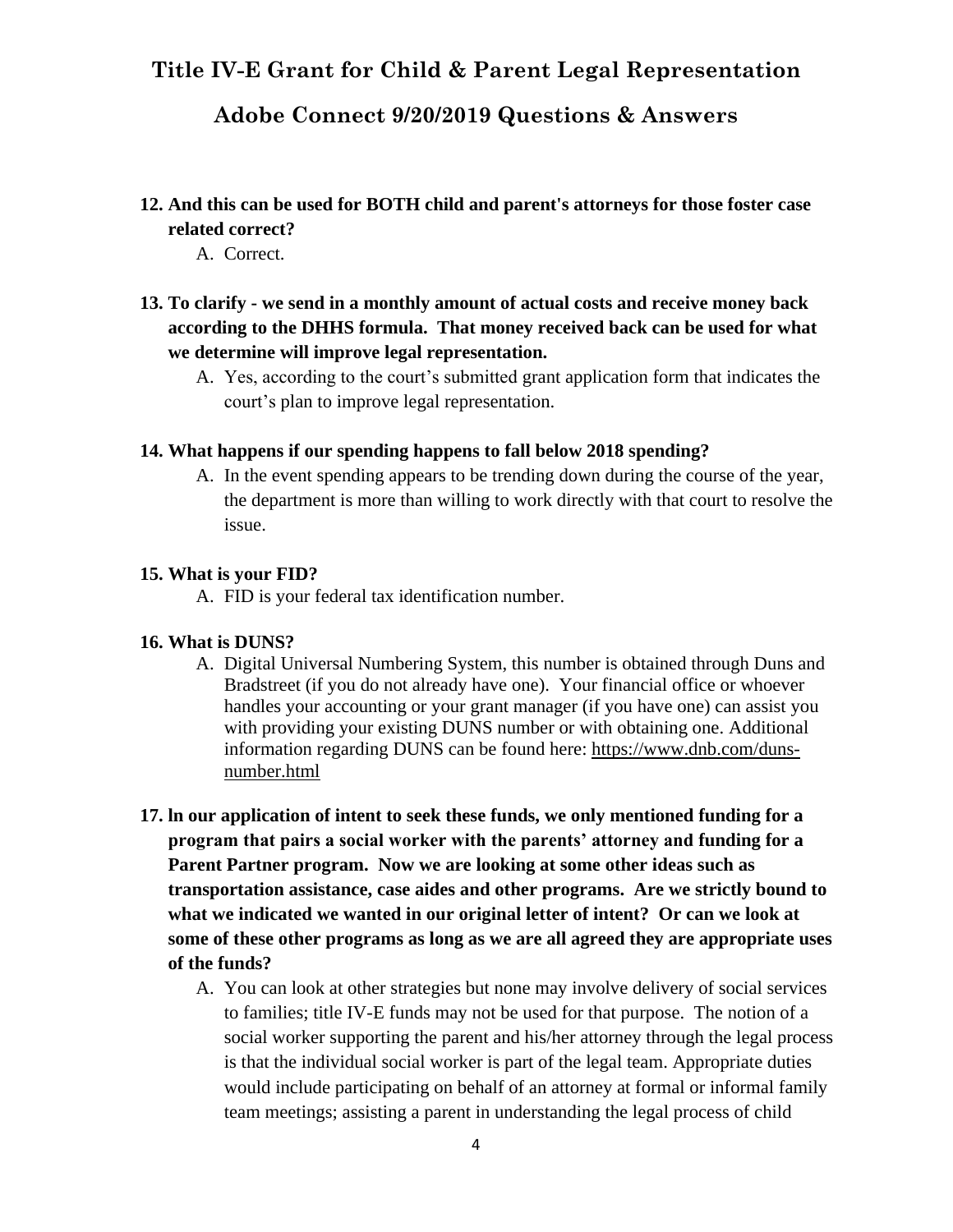## **Adobe Connect 9/20/2019 Questions & Answers**

welfare; supporting the parent in understanding expectations of court orders and engagement with the department and providers to remediate barriers to reunification. These funds may not be to transport clients to services and programming or support case service delivery that is the responsibility of the department.

### 18. **What are eligible/claimable expenses?**

A. Costs associated with the legal representation of a child or parent in a child abuse/neglect proceeding where at least one child has been removed from the home. These are the only claimable expenditures. Social workers are not eligible for IV-E reimbursement, but you can use the reimbursement money that you get back to fund a social worker.

### 19. **What if the child is returned during the case, can it still be billed?**

A. Yes, it can still be billed if the child was returned home and the foster care case remains open.

### 20. **What if the child is in a residential placement?**

A: The placement setting is irrelevant for the IV-E reimbursement of legal fees.

### 21. **What happens if we don't spend the required budgeted amount during the grant period?**

A. There is no problem with that, unless your spending falls below your established MOE.

## **22. On the expenditure side, are you only asking what we are spending towards attorney fees or are we to report expenditures for all of the projects we are using this money for?**

A. You are only submitting eligible expenses such as attorney fees, training and travel cost, etc. We will be requesting additional information regarding what the reimbursement funds were utilized for at a later date.

### 23. **Will the unspent amount of the grant be rolled over to the following year?**

A. No, the funding cannot be rolled over to the next fiscal year. Each fiscal year is a stand-alone agreement.

### 24. **When we do receive the reimbursement, what do we apply it to? Is it just an offset?**

A. The federal reimbursement money is to be spent (reinvested) in accordance with the court's CPLR grant plan. It is not just an offset of county funding.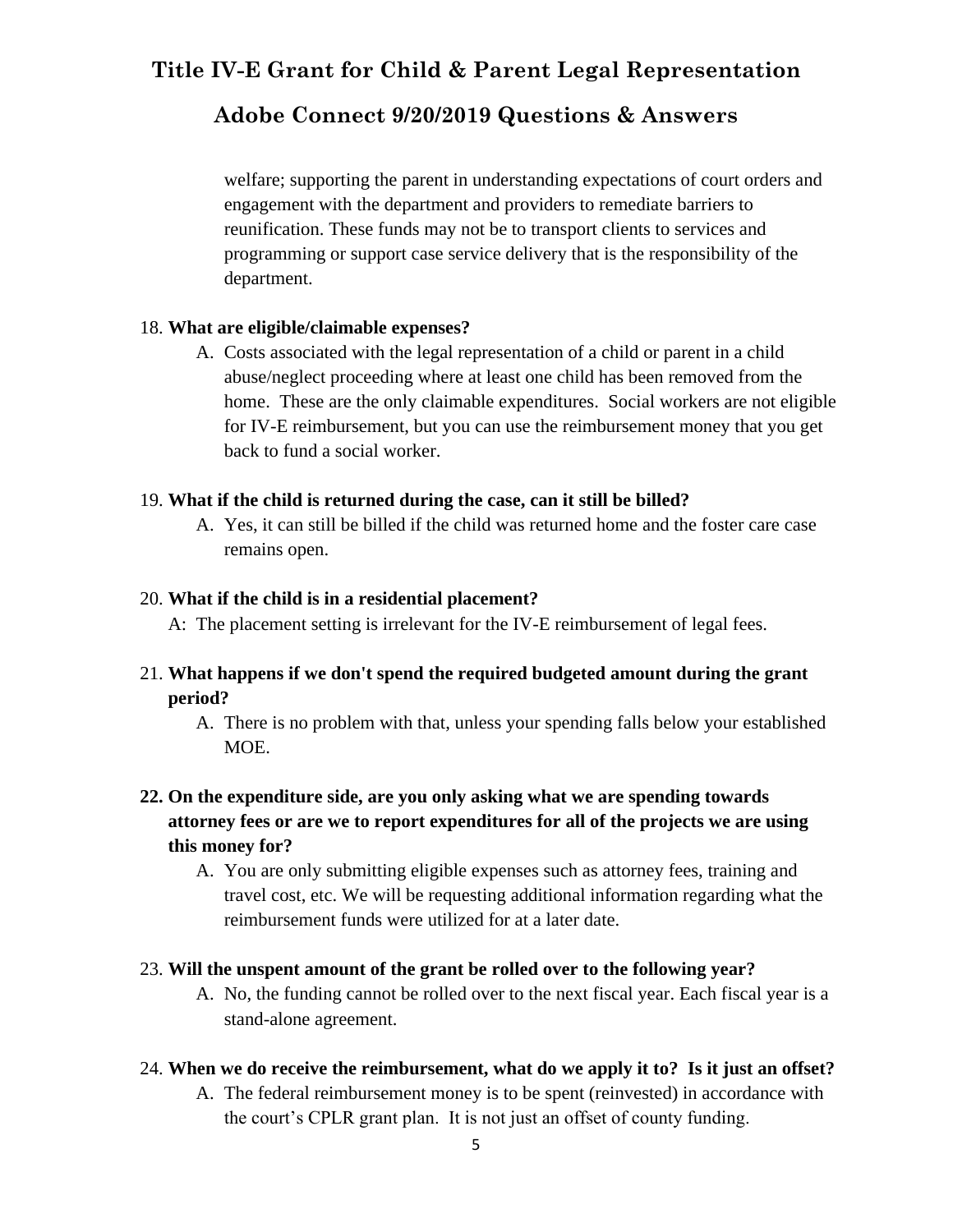## **Adobe Connect 9/20/2019 Questions & Answers**

### 25. **When and to whom will we be reporting how we use the reimbursement monies?**

A. A report describing how the funds were used toward the goal of quality legal representation will be requested at the end of the grant cycle.

### **26. Are there other reports required to be completed other than the Monthly Billing Process/FSR(Financial Status Report) in EGrAMS?**

A. Yes, you will be required to complete a quarterly workplan within the EGrAMS system which includes progress updates to your objectives/actives that you listed within your grant application. An additional yearly report will be requested as well which will include reporting on what the reimbursement amounts were spent on to improve quality legal representation.

## **Application in EGrAMS Questions**

## **27. If we already have an EGrAMS account, do we need to create another user account for this grant?**

A. No.

### **28. I don't know anything about EGrAMS, how will I know what to do?**

- A. The department will release training information to all applicants. Additional technical assistance is provided through the EGrAMS help desk and email box.
- **29. Once I can get the user profiles created and the roles assigned, can we submit the grant at any time?**
	- A. Yes if you are done with your grant, you can submit your application whenever you are ready. The sooner the better as we have multiple levels of approvals before it is officially approved.
- 30. **How do I know what, if any documents I need to upload to the grant? I can't find anything that gives me that direction? And maybe I don't need to upload anything?**
	- A. There will be a spreadsheet that is required to be uploaded during your monthly billing, but for the actual application, you will be required to provide a list of attorneys. Any additional documents would be on an individual basis and will be provided support by the EGrAMS helpdesk if that is necessary.

## **Questions Related to the Monthly Billing Process**

### **31. What is FSR?**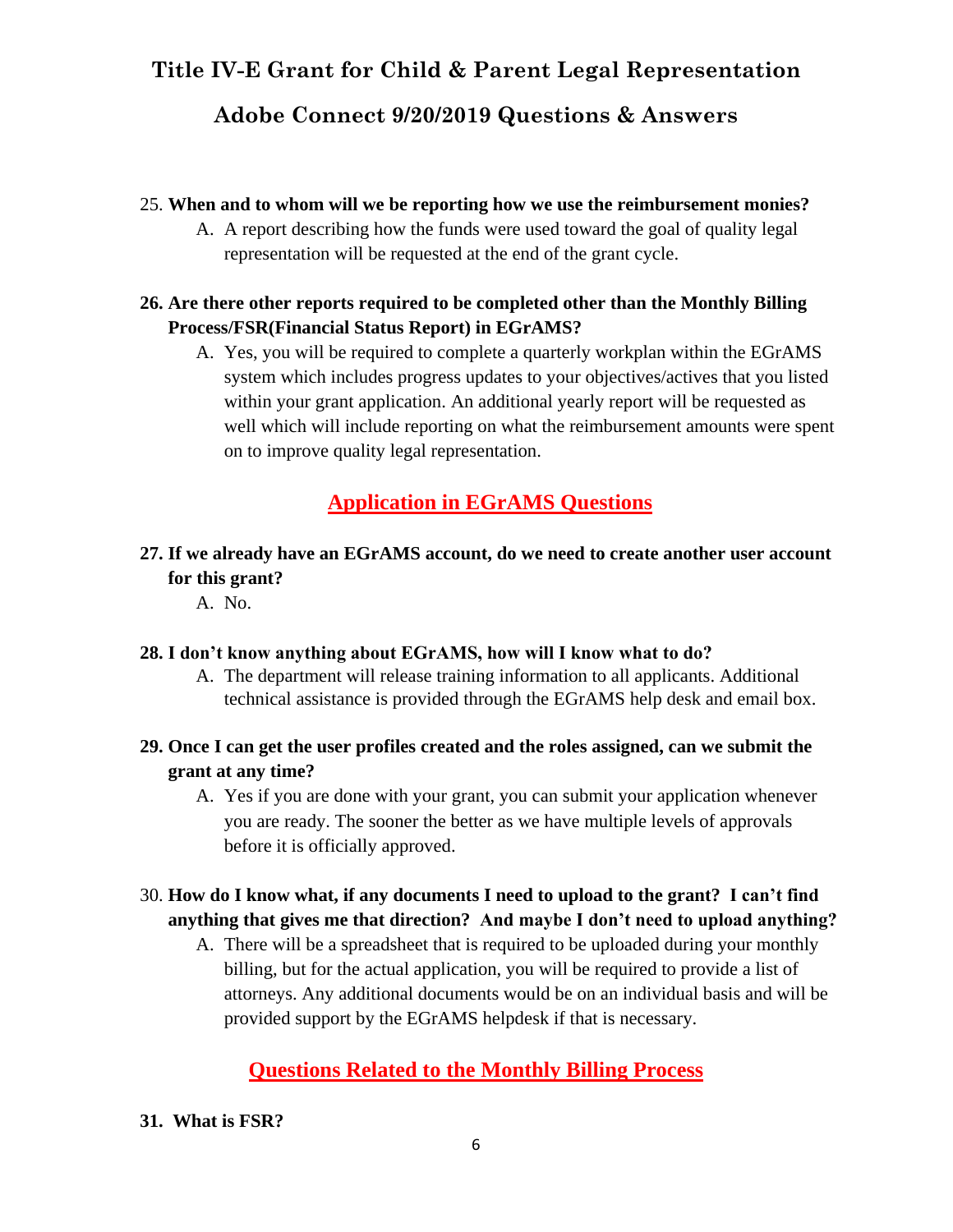## **Adobe Connect 9/20/2019 Questions & Answers**

**A.** FSR stands for Financial Status Report. This is completed in EGrAMS along to submit your monthly billing request and where you would be attaching your Monthly Billing Log.

### **32. Are we able to modify the Monthly Billing Log to fit our specific circumstances?**

A. No, we are asking that all participants in this grant complete the same Monthly Billing Log that has been provided. MDHHS is open to suggestions for changes in the future; they may be sent to [MDHHS-IVE-LRGrants@michigan.gov](mailto:MDHHS-IVE-LRGrants@michigan.gov) 

## **33. We use a panel system and do not bill for specific services provided but pay an equal monthly contractual amount. Will this need to change to pay for specific services?**

A. No. The attorney report is offered as a tool to ensure subcontracted legal representation providers report to the court information that allows the court to easily complete the submission/invoicing to the department. It is not, however, a required document.

## **34. It was indicated that only the Financial Officer can submit the FSR -- what if we only have one user in EGrAMS, a Project Director?**

A. Each agency is required to have 3 users, if you have further questions on this please follow up with EGrAMS Help desk: [MDHHS-EGrAMS-](mailto:MDHHS-EGrAMS-HELP@michigan.gov)[HELP@michigan.gov](mailto:MDHHS-EGrAMS-HELP@michigan.gov)

### 35. **Can you bill for the attorneys on a contract?**

A. Yes you may bill separately for each attorney in your monthly billing report. However, if multiple attorneys are under one contract agreement, you may want to instead bill for that one contract in your billing vs. breaking it up by attorney. You are only required to break it up by attorney if they are on their own contract or do not have a contract at all.

## 36. **Regarding contract attorneys: the amount billed must be attached to foster care cases, true?**

A: Yes, foster care cases where at least 1 child spent at least 1 day in foster care.

### 37. **Do we submit the monthly billing spreadsheet as well as the FSR in EGrAMS -- so, two financial reports?**

**A.** The monthly billing spreadsheet should be attached to the FSR, so you should only be submitting one report but there should be a file attached each month. The monthly billing spreadsheet, if done correctly, will provide you with the numbers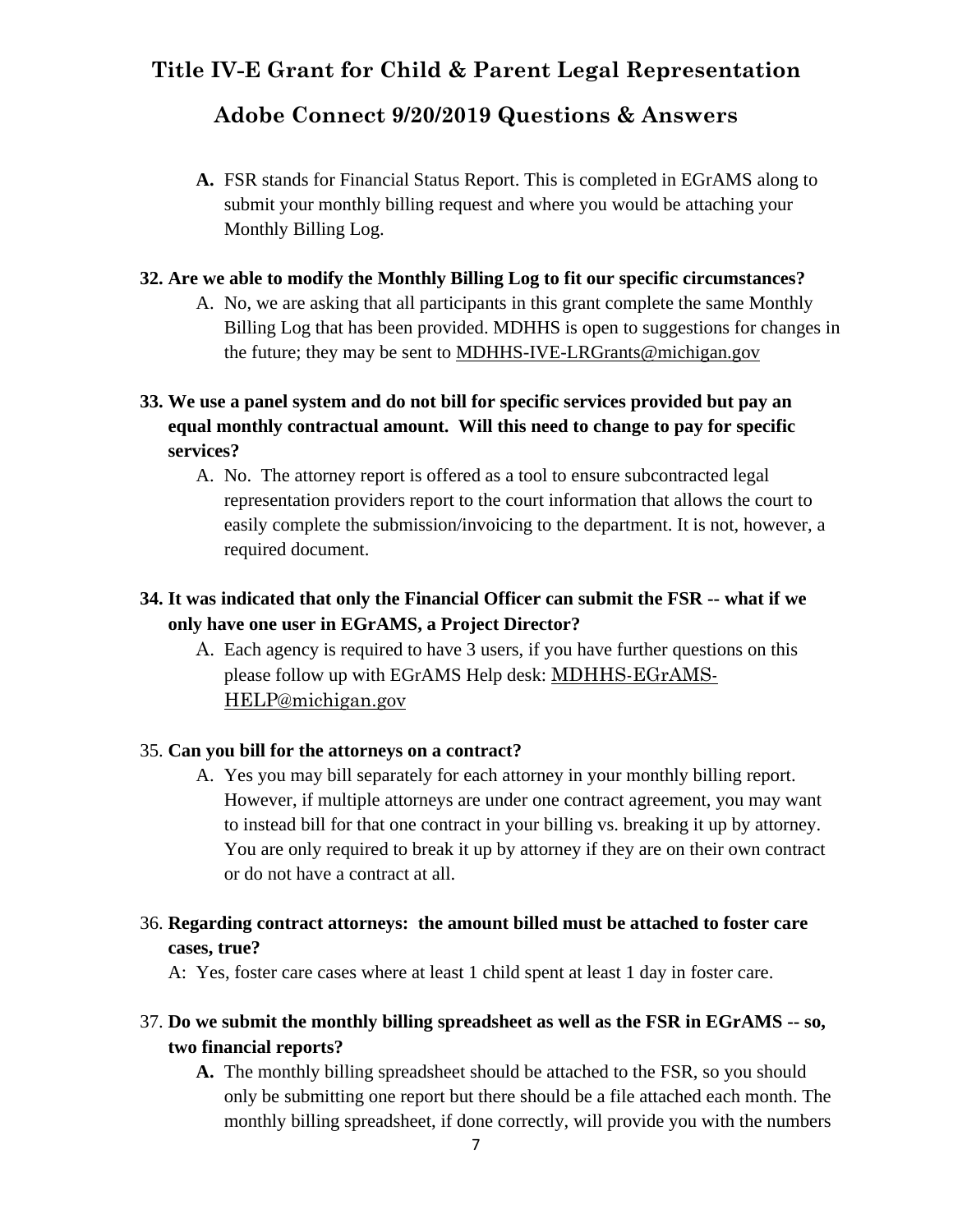## **Adobe Connect 9/20/2019 Questions & Answers**

needed to enter into your FSR in EGrAMS.

- 38. **Could you clarify in Source of Funds side what to put in local and what to put in State Agreement.** 
	- A. When utilizing the monthly billing spreadsheet, the formulas are already entered in based on the information you enter for monthly billing and your penetration rate. It should indicate which amount is the local and which is the state. The State amount is what your Court should expect to be reimbursed.
- 39. **When we claim, is it for the month we actually paid the expenses, not the month they may have been incurred? Some of our attorneys billings may have more than one month on the.**

A. The claim should be for the month that expenses were incurred.

- 40. **We pay our contract attorneys a flat amount per year. Will we be submitting the amount we are paying monthly for reimbursement? Or should it be 1/12th each month?**
	- A. Since the grant is covering a 12 month period, you would submit 1/12 of the annual attorney contract expenses.
- 41. **Regarding contract attorneys: Clarification, it was previously stated that a contract would be 1/12th but what if the contract also covers non-foster care cases? I am asking because do I need to track the exact amount of attorney time on foster care cases or do I just break down the contract to a per month amount?** 
	- A. The grant will only reimburse for eligible expenses (which are costs associated with the legal representation of a child or parent in a child abuse/neglect proceeding where at least 1 child has been removed from the home). If your attorneys have one contract for multiple case types (for example, if you pay your attorneys a flat monthly rate to cover foster care cases AND delinquency), you will need to pro-rate the costs and keep documentation on this. One way to prorate the costs would be to determine the percentage of foster care cases and delinquency cases handled by your attorneys (say 80% of the cases are JJ and 20% are FC then only 20% are eligible for reimbursement).

### 42. **To confirm, does it matter which paperclip we click to attach the monthly billing spreadsheet?**

A. Choose an active line where you have entered a monthly expense. If you have entered a number under contractual then you can attach the spreadsheet there, wherever there is data entered.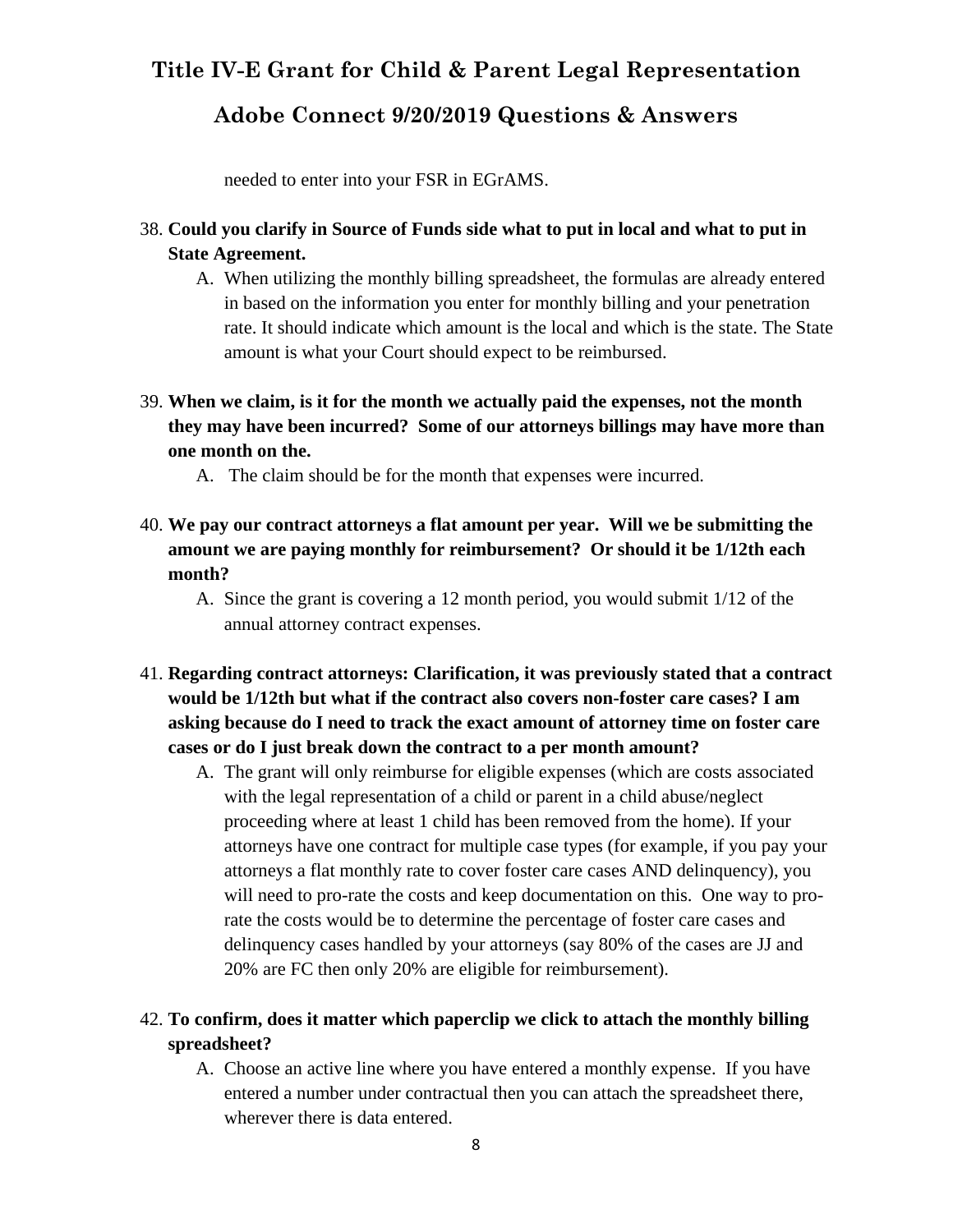## **Adobe Connect 9/20/2019 Questions & Answers**

#### 43. **How/where will I bill for my social worker?**

- A. Social workers are not eligible for reimbursement they are, however, one of the major innovations to help improve quality legal rep. The reimbursement amount you get back could be reinvested into the costs of a social worker. *\*This example is not for the QLR pilot counties.*
- **44. Several of our attorneys send in bills either quarterly or sometimes even longer. Rarely do we get monthly bills. Can we still submit these in the month we get them for the full amount – or would we be able to only send in for that particular month?** 
	- A. More than one month's bills may be submitted at a time, but they must be broken down by month. Corrections to a previous month's bill due to a late invoice can also be completed with the EGrAMS system.
- **45. Are we only supposed to include attorney bills in our monthly submission that pertain to kids in the foster care system due to the current case we are dealing with – or what if a juvenile on probation for Delinquency has been in foster care or removed from the family in the past? Can those too be included? I just can't remember if we submit all or only current cases in the Neglect and Abuse realm.**
	- A. Expenditures for legal representation of children and parents currently in child protection proceedings for an open foster care case are eligible (including appeal proceedings). If a youth is under jurisdiction for child protection **and** a delinquency matter at the same time, they are eligible to be included as expenditures. An inactive (former) foster care case, is not eligible because the child is no longer part of the possible title IV-E eligible population.
- 46. **How long after we submit our monthly billing will be see reimbursement and how will we get it. Often our Equalization Department will get payments from the state that don't indicate what they are for.**
	- A. Under normal circumstances, grantee agencies should receive payment approximately one week after the MDHHS program office approves the FSR.

**For questions related to the EGrAMS system or technical support within that sy stem, please reach out to the EGrAMS helpdesk at: [MDHHS-EGrAMS-HELP@michigan.gov](mailto:MDHHS-EGrAMS-HELP@michigan.gov) Or**

**517-335-3359**